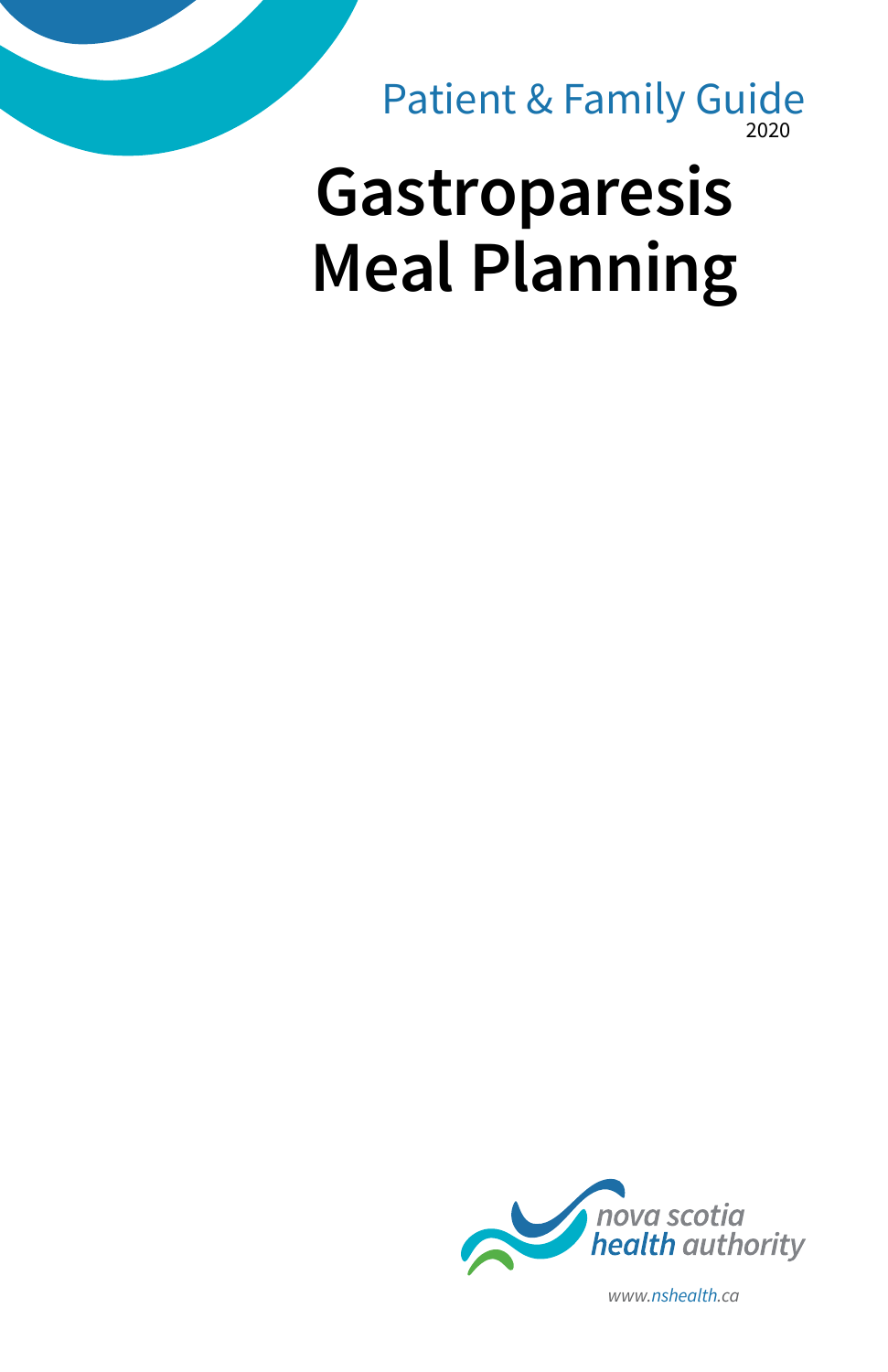## **Gastroparesis Meal Planning**

Gastroparesis means stomach paralysis. This means the stomach is slow to empty. This can cause nausea (feeling sick to your stomach), vomiting (throwing up), bloating, gas, stomach pain, and weight loss.

The following guidelines may help you to lower your symptoms and keep up good nutrition. If you have other medical conditions, like diabetes or kidney disease, ask your dietitian if any foods listed in this pamphlet are not right for you.

- 1. Volume matters. **Eat 6 or more small and more frequent meals and snacks every day.** Do not eat large meals.
- 2. Chew your food very well. Think of chewing as pureeing your food.
- 3. Sit up while eating. Stay sitting up for 1 to 2 hours after eating.
- 4. If you have diabetes, good blood sugar control is very important. Poor control will make symptoms worse. Talk with your dietitian or diabetes specialist about this.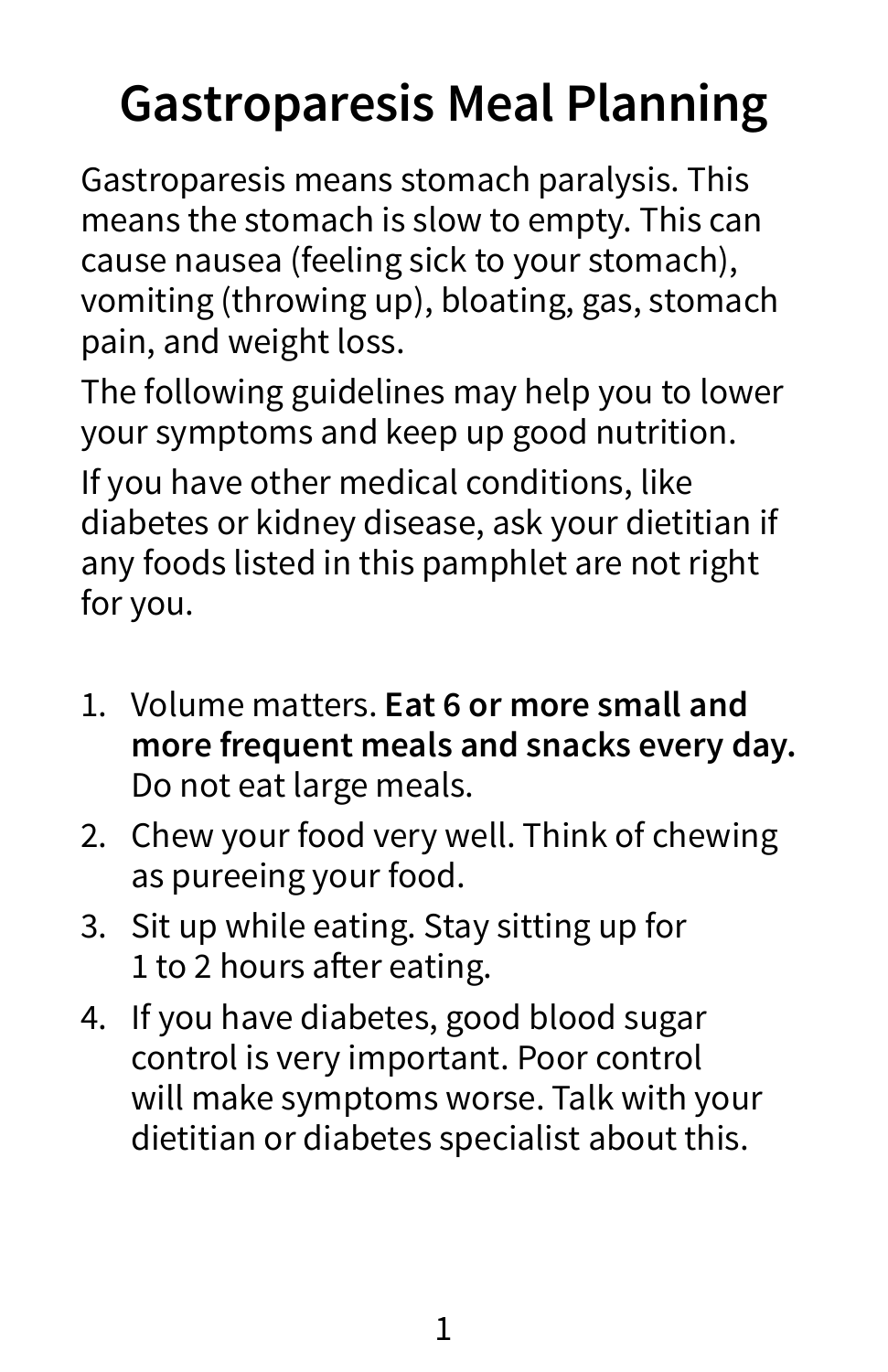- 5. Liquid and pureed foods are often better tolerated than solids. If your symptoms get worse during the day, try solid foods in the morning, then switch to more liquid or pureed meals later in the day. Ask for the pamphlet "*How to Puree Foods*".
- 6. If switching from solids to pureed or liquid foods during the day doesn't work, you may want to try just pureed or liquid foods.
- 7. Fat in liquids is better tolerated than fat in solid foods. For example, the fat in a smoothie would give you less symptoms than the fat in a sausage or pastry. Do not avoid all fats as they are important in keeping your brain healthy.
- 8. You can use liquid meal replacements such as Boost®, Ensure®, Glucerna®, Resource® Diabetic, Carnation® Breakfast Essentials™, or other generic meal replacements. Most large pharmacies, grocery, and department stores have their own brands.
- 9. Take a chewable or liquid multivitamin/mineral supplement daily. Many liquid and gummy vitamins do not have all essential vitamins. Ask your dietitian or pharmacist for help.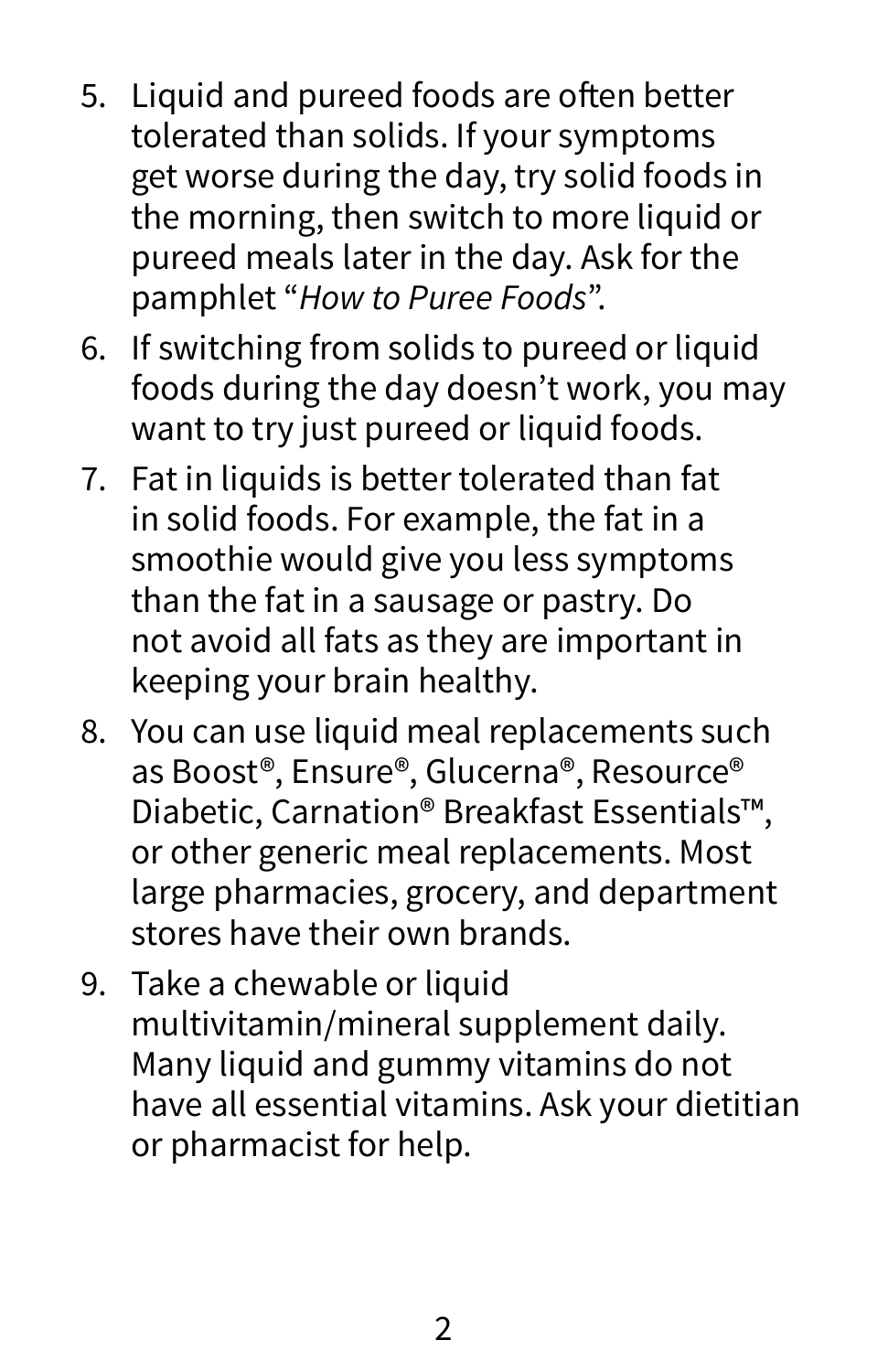- 10. Avoid carbonated beverages (like pop), which can increase symptoms of bloating. Avoid alcohol, which can slow stomach emptying.
- 11. Fibre slows down stomach emptying and may cause more pain and nausea. Fibre is the part of a plant that your body cannot digest. Check with your primary health care provider to make sure none of your medications have fibre in them.
- 12. Avoid over-the-counter fibre medicines like Metamucil® and others.
- 13. Some foods have been associated with causing bezoars. A bezoar is a mixture of food fibres that may get stuck in the stomach, like a hairball in a cat. Avoid apples, berries, coconut, figs, oranges, persimmons, Brussels sprouts, green beans, legumes, potato skin, celery, pumpkin, prunes, sunflower seed shells, and sauerkraut.

**What are your questions? Please ask. We are here to help you.**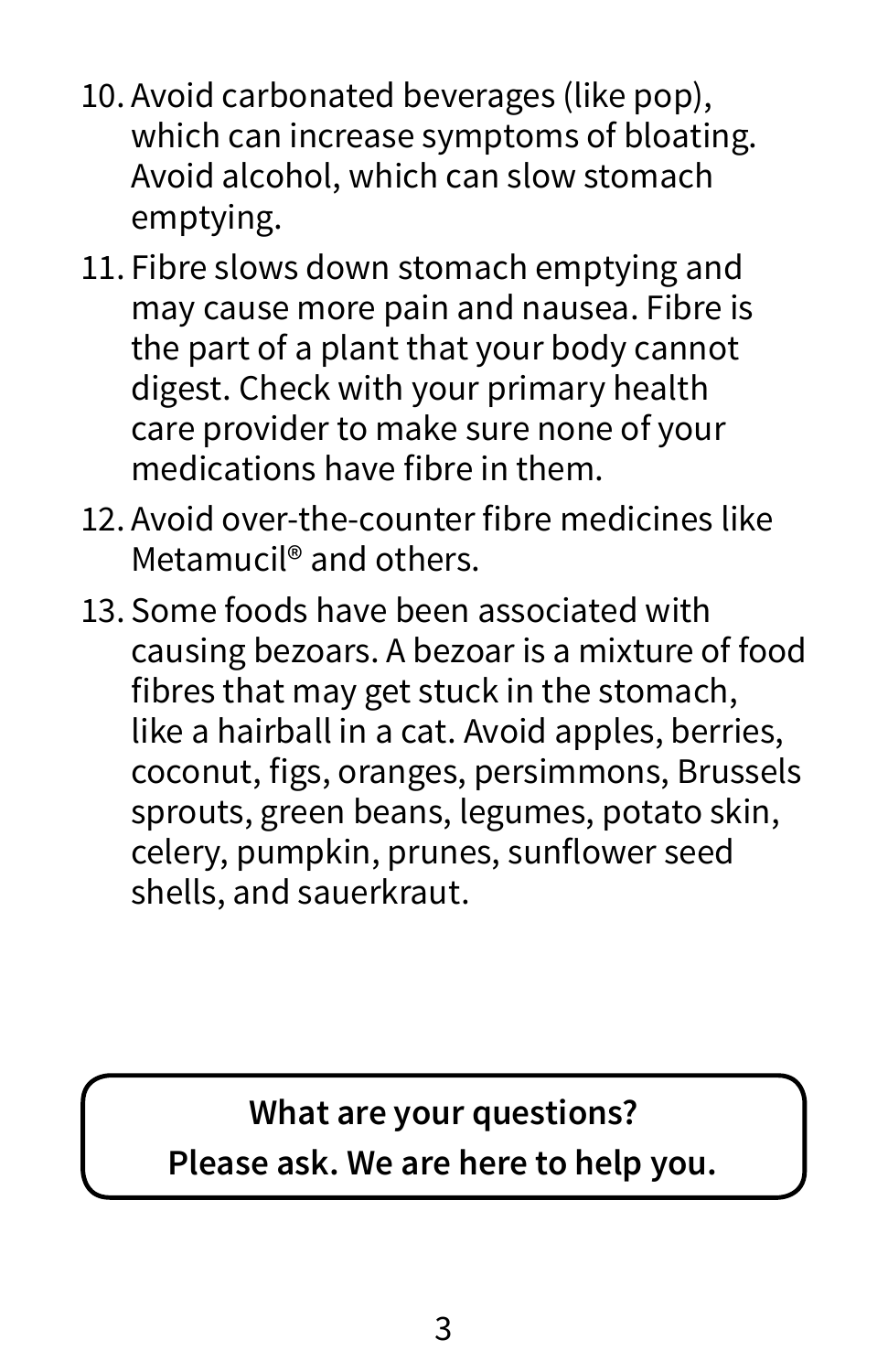The following tables will help you make **low-fibre** food choices.

| (high fibre)                                                                                                                                                                                                                                                                                                                                                                                    |  |  |
|-------------------------------------------------------------------------------------------------------------------------------------------------------------------------------------------------------------------------------------------------------------------------------------------------------------------------------------------------------------------------------------------------|--|--|
|                                                                                                                                                                                                                                                                                                                                                                                                 |  |  |
| Raw vegetables<br>· Sauerkraut, kimchi<br><b>Cooked Brussels</b><br>sprouts, broccoli,<br>corn, peas<br>Potatoes with skin<br>• All raw or cooked<br>greens, like spinach<br>and kale<br>• Stringy vegetables,<br>like snap peas, string<br>beans celery, and<br>fennel<br>• Raw fruit (except<br>bananas)<br>• Dried fruit, like<br>currants, dates, figs,<br>raisins, and prunes<br>Pineapple |  |  |
| Any juice with pulp                                                                                                                                                                                                                                                                                                                                                                             |  |  |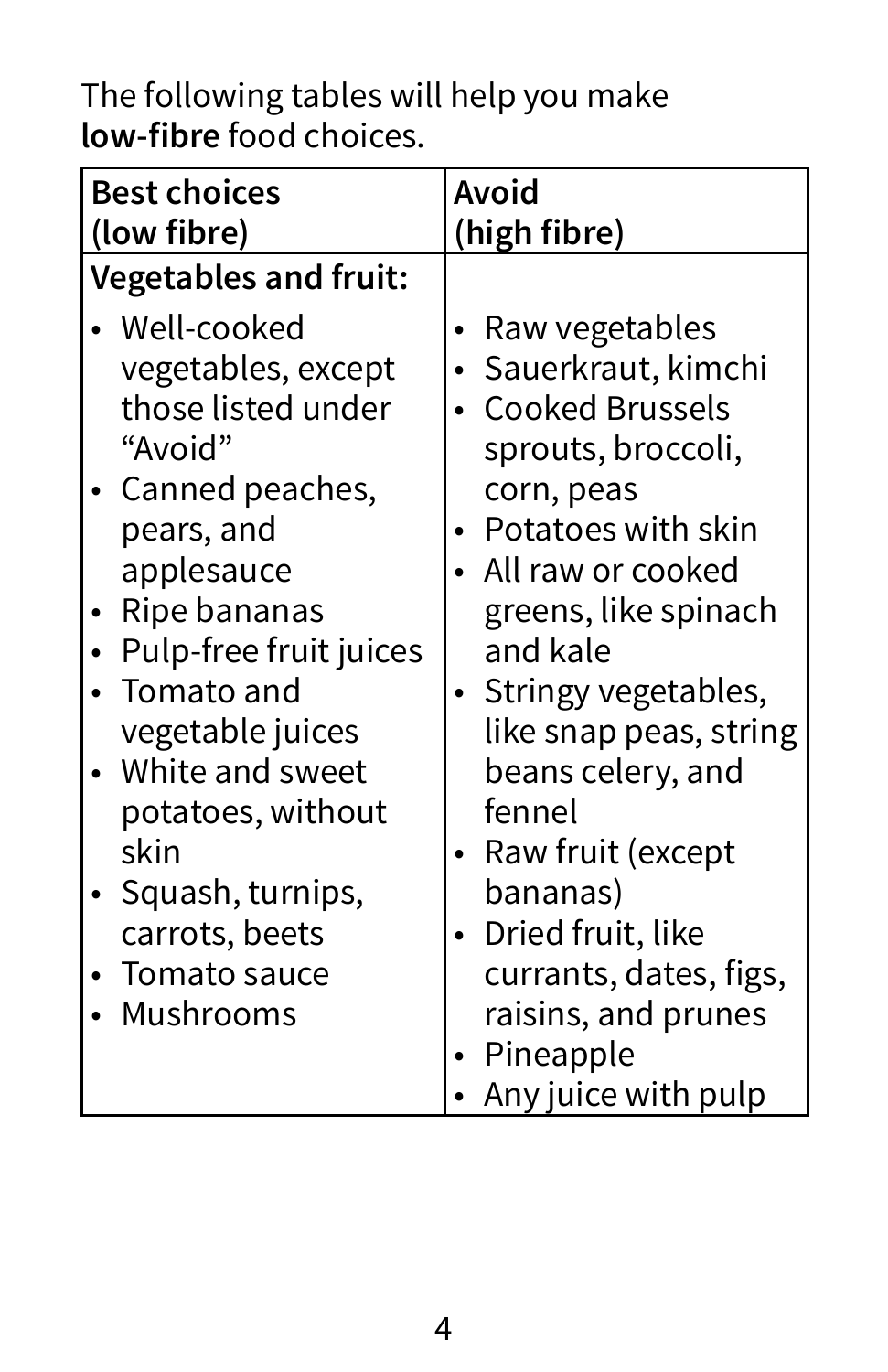| <b>Best choices</b><br>(low fibre)                                                                                                                                                                                                                                                                                                                                                    | Avoid<br>(high fibre)                                                                                                                                                                                                                                                                                                                                                                                                                                                                                                                          |  |  |
|---------------------------------------------------------------------------------------------------------------------------------------------------------------------------------------------------------------------------------------------------------------------------------------------------------------------------------------------------------------------------------------|------------------------------------------------------------------------------------------------------------------------------------------------------------------------------------------------------------------------------------------------------------------------------------------------------------------------------------------------------------------------------------------------------------------------------------------------------------------------------------------------------------------------------------------------|--|--|
| Grain products:                                                                                                                                                                                                                                                                                                                                                                       |                                                                                                                                                                                                                                                                                                                                                                                                                                                                                                                                                |  |  |
| • Plain white and light<br>rye breads, rolls, and<br>bagels<br>Baked goods made<br>with white flour<br>Pasta made with<br>white flour<br>White rice<br>Refined, cooked, or<br>dry cereals<br>Cream of Wheat <sup>®</sup><br>farina<br>Quick-cooking<br>oatmeal<br>Corn Flakes <sup>®</sup><br>• Puffed rice<br>• Cheerios™<br>Special $K^{\circledast}$<br>Rice Krispies <sup>®</sup> | Whole wheat,<br>$\bullet$<br>multigrain, or dark<br>rye breads, rolls, and<br>bagels<br>Baked goods made<br>with whole-grain<br>flour<br>All cereals with more<br>than 2 grams of fibre<br>per serving (read<br>the label), such as:<br>All-Bran®<br>All-Bran <sup>®</sup> Buds<br>• Bran Flakes <sup>®</sup><br>Raisin Bran®<br>• Red River®<br>• Shredded Wheat <sup>®</sup><br>• Breads and cereals<br>with nuts, seeds, or<br>dried fruit<br>• Pasta made with<br>whole-grain flour<br>Brown rice, wild<br>rice, barley, bulgur,<br>quinoa |  |  |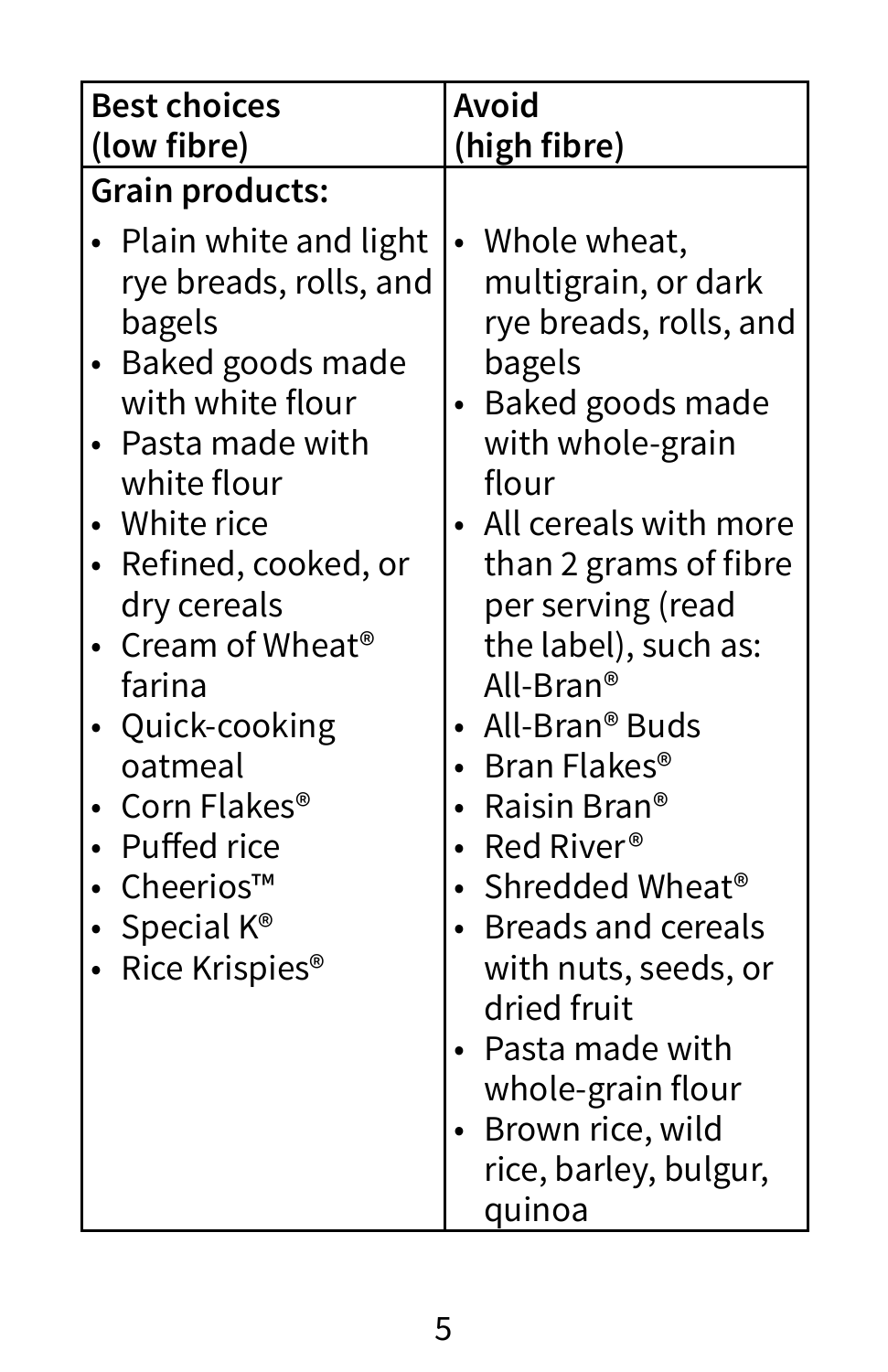| <b>Best choices</b><br>(low fibre)                                                                                                                     | Avoid<br>(high fibre)                                                                                                                 |  |
|--------------------------------------------------------------------------------------------------------------------------------------------------------|---------------------------------------------------------------------------------------------------------------------------------------|--|
| <b>Milk and alternatives:</b><br>$\bullet$ All milk and milk<br>products, as<br>tolerated<br>• Milk alternatives,<br>like soy, almond, or<br>rice milk | Milk products and<br>alternatives with<br>nuts, seeds, or dried<br>fruit                                                              |  |
| <b>Meat and alternatives:</b><br>• All meat, fish,<br>seafood, poultry<br>• Eggs<br>• Smooth peanut<br>butter<br>Tofu                                  | • Dried peas, beans,<br>and lentils<br>Nuts and seeds<br>• Chunky peanut<br>butter                                                    |  |
| Other:<br>Jellies, seedless<br>strained jams<br>Smooth condiments,<br>like ketchup, yellow<br>mustard, BBQ sauce                                       | • Jams, marmalades<br>• Pickles, relish, grainy<br>mustards<br>• Popcorn<br>Coconut<br>Fibre medicines like<br>Metamucil <sup>®</sup> |  |

Spicy, fried, and gas-forming foods may also cause discomfort. Gas-forming foods include onions, garlic, cauliflower, green peppers, and turnips.